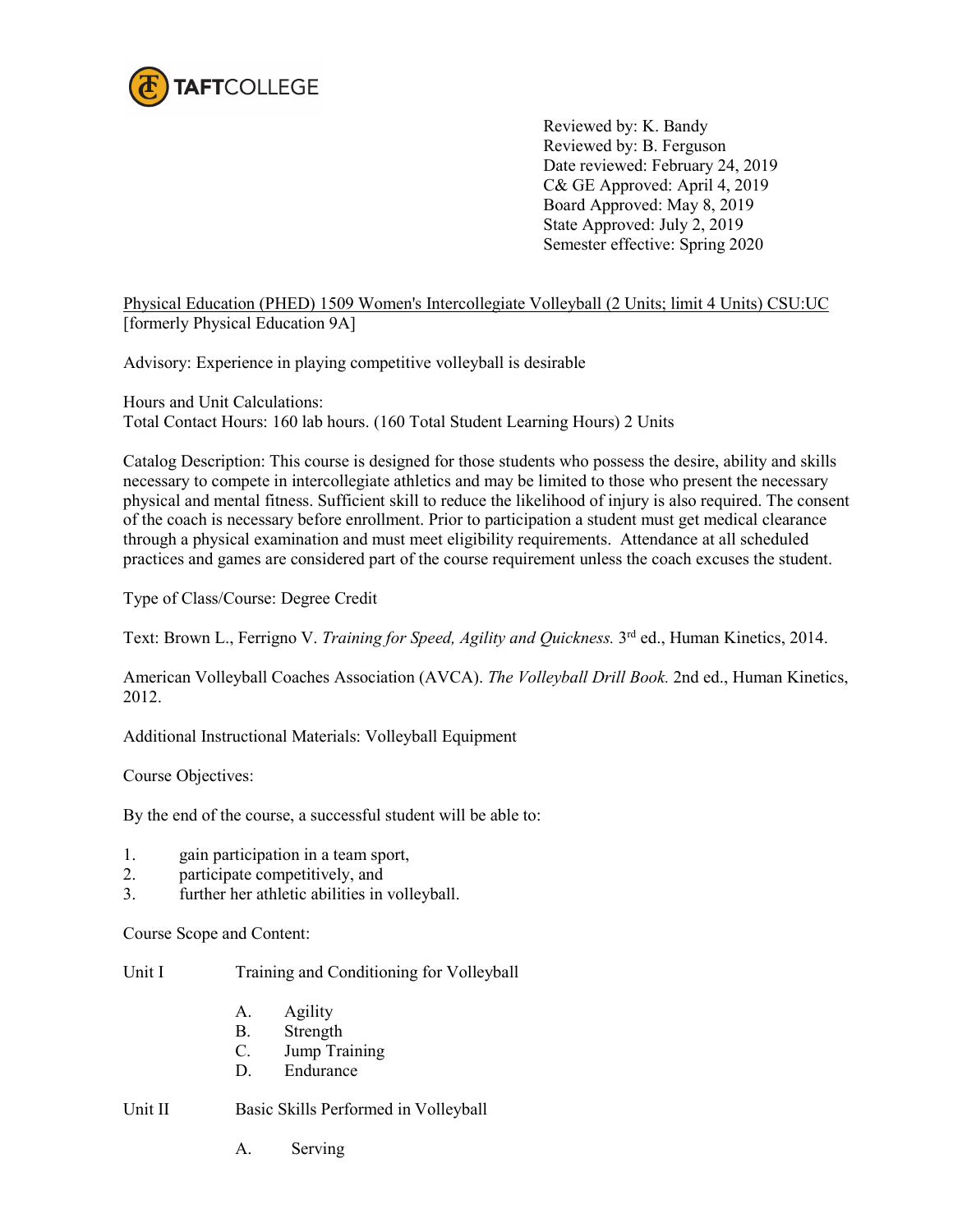

- B. Passing<br>C. Setting
- **Setting**
- D. Attacking
- E. Blocking<br>F. Digging
- Digging

Unit III Rules and Strategies of Team Play

- A. Offensive Rules
- B. Defensive Rules
- C. Transitioning
- D. Sportsmanship and ethics
- E. Serve Receive<br>F. Offensive Syst
- Offensive Systems
- G. Hitter Coverage
- H. Defensive Systems

Learning Activities Required Outside of Class:

The students in this class will spend a minimum of 1 hour per week outside of the regular class time doing the following:

- 1. Skill practice
- 2. Working on individual skills,<br>3. Keeping a notebook using cla
- 3. Keeping a notebook using class materials,
- 4. Studying multimedia presentations and
- 5. Reading of the textbook

Methods of Instruction:

- 1. Practice of basic skills and techniques,
- 2. Basic training programs,
- 3. Practice games, and
- 4. Intercollegiate competition<br>5. Oral instruction and
- 5. Oral instruction and
- 6. Multimedia presentations

## Methods of Evaluation:

- 1. Skill demonstrations, including:
	- a. performance exam
	- b. Intercollegiate games
- 2. Written assignments

## Supplemental Data:

| TOP Code:                 | 083550: Intercollegiate Athletics |
|---------------------------|-----------------------------------|
| <b>SAM Priority Code:</b> | E: Non-Occupational               |